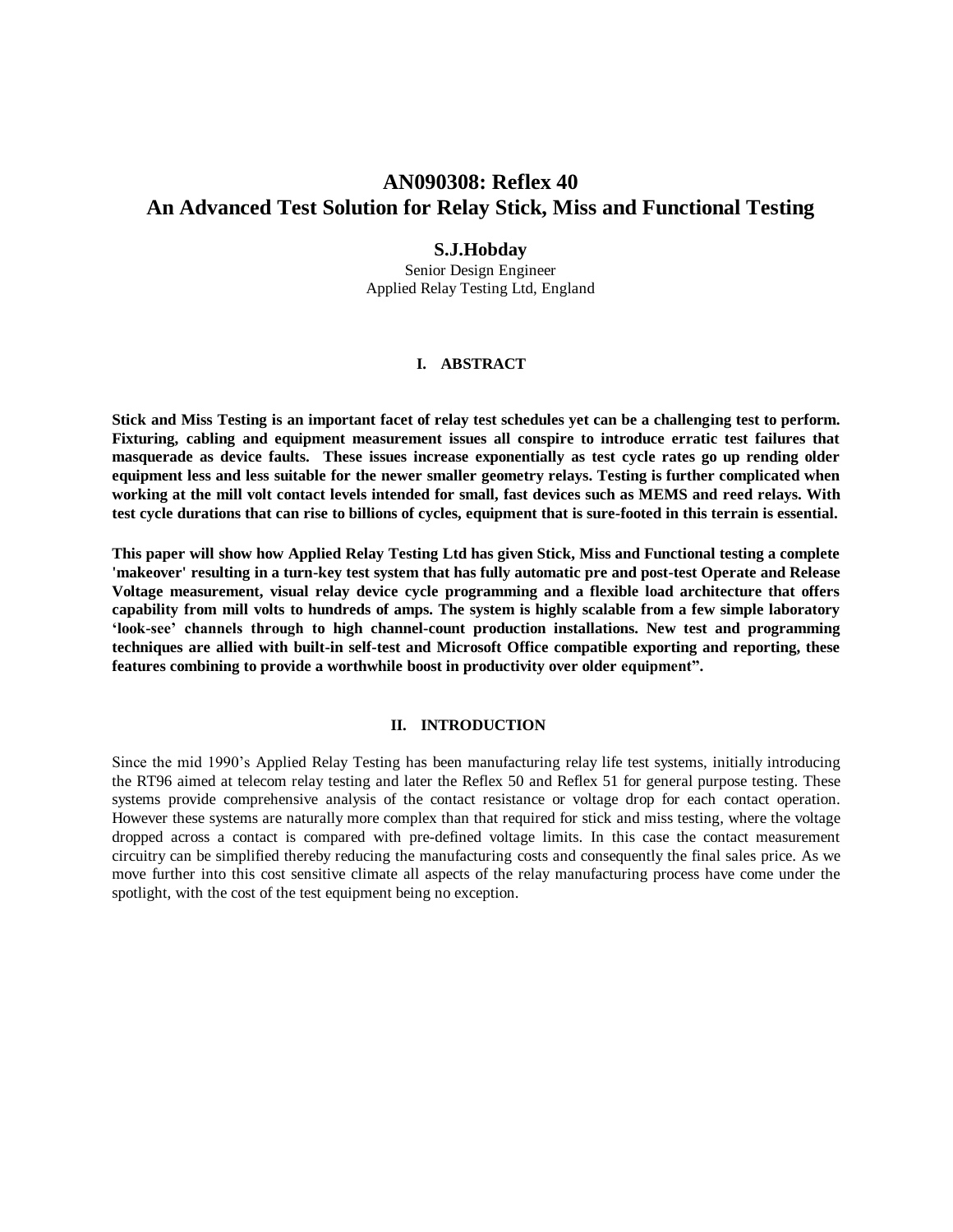Figure1 identifies the traditional stick and miss detector architecture.



Figure 1: Simplified Stick and Miss Architecture.

This circuit shows a simple comparator based detector designed to monitor a single form "A" contact. The divider network formed from resistors R2-R4 provides the stick and miss failure thresholds, e.g. 95% and 5% or 90% and 10% of the applied contact load voltage [4]. Further logic circuitry is required to condition the stick and miss signals to ensure failures are only detected during the required monitoring periods, e.g. 40% of each on and off state.

Analysis of the simple stick and miss detector architecture identifies a number of limitations, these being:

- Manual adjustment of stick and miss threshold.
- Manual data-logging of counter output required by the operator.
- No protection against shorts between device contacts and coil pins.
- Maximum cycle rate limited by mechanical counter response time.
- Cycle rate configured by an external signal generator.
- Poor accuracy with low level loads due to comparator offsets.
- No automated pull-in or drop-out test capability.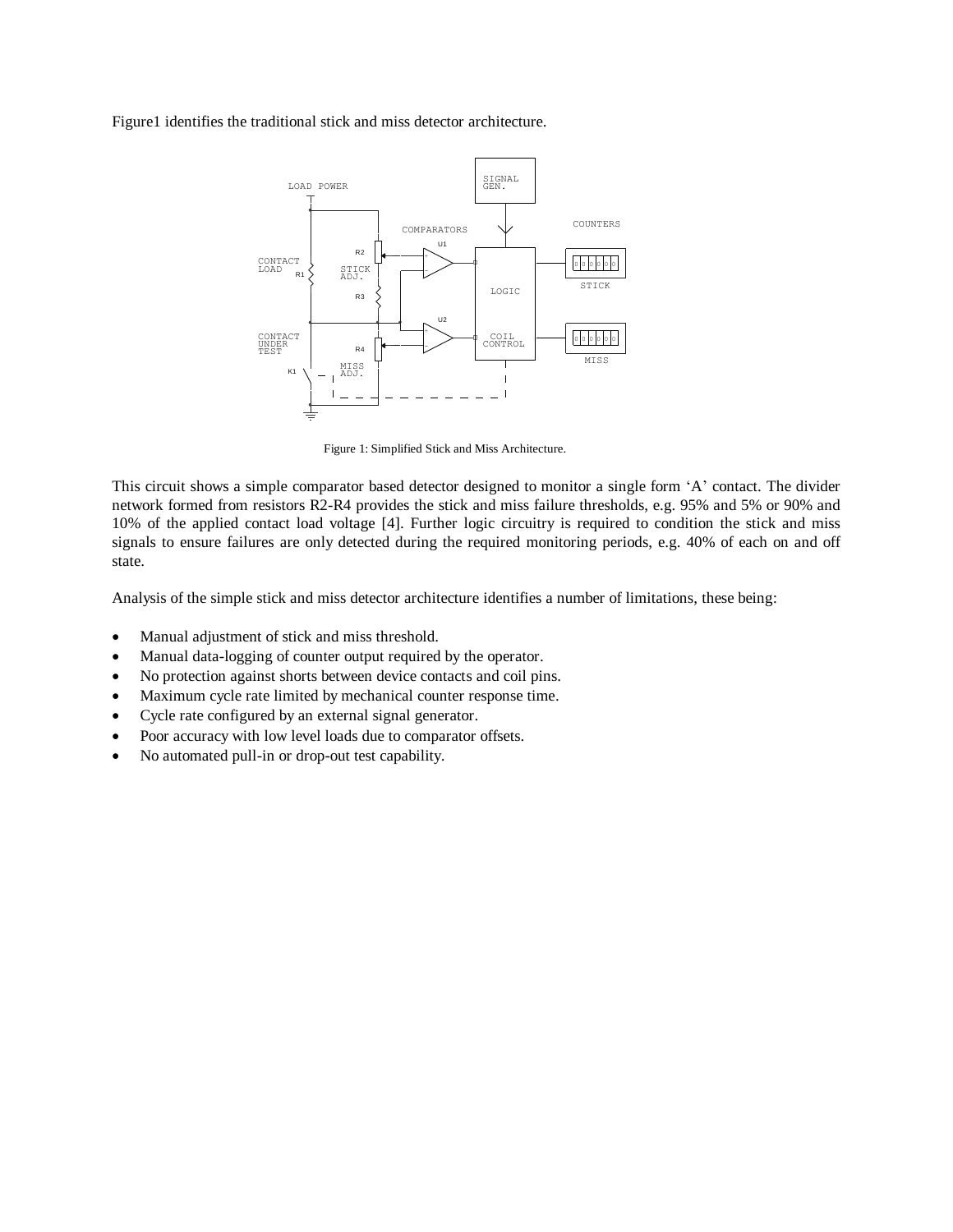#### **III. STICK AND MISS DETECTOR DESIGN**

The first issue we addressed was that of the poor threshold level accuracy due to the input offset of the detection comparators. Typically comparators will have an input offset of around 4mV which can be largely ignored with high level contact load voltages. However with low level loads such as  $30mV/10uA$  a miss threshold of around 3mV (10% of applied contact load voltage) would clearly be a problem given the inherent 4mV comparator offset. The addition of a pre-amplification stage can reduce the effect of this offset to acceptable levels, as seen in figure 3.



#### Figure 2: Additional amplification.

If we assume a precision amplification stage with a gain of 100 has been added, this will typically have an input offset of say 50uV which when combined with the output offset may result in a maximum offset of around 5.1mV. The miss detection threshold voltage would now be  $100 \times 3mV = 300mV$  relative to the amplifier output level. The 4mV of comparator offset will increase the total measurement error to  $5.1 \text{mV} + 4 \text{mV} = 9.1 \text{mV}$ . This is now only  $9.1/300 = 3%$  error (approx.).

In the example configuration shown in figure 2, the amplification has only been added to the miss detection comparator for two reasons:

- Miss detection voltages are typically only around 5-10% of the load voltage compared with stick, which is around 90-95% of the load voltage.
- Allows a fixed gain amplifier to be used, which would otherwise saturate during the stick measurement.

Figure 3 shows a simplified view of the Reflex 40 stick and miss detector front end, with the addition of a precision programmable gain amplifier (PGA) and a digital to analogue converter (DAC). By using a DAC to program the threshold level and a PGA to configure the optimum gain to the comparator, this simple circuit can be utilised for both stick and miss detection.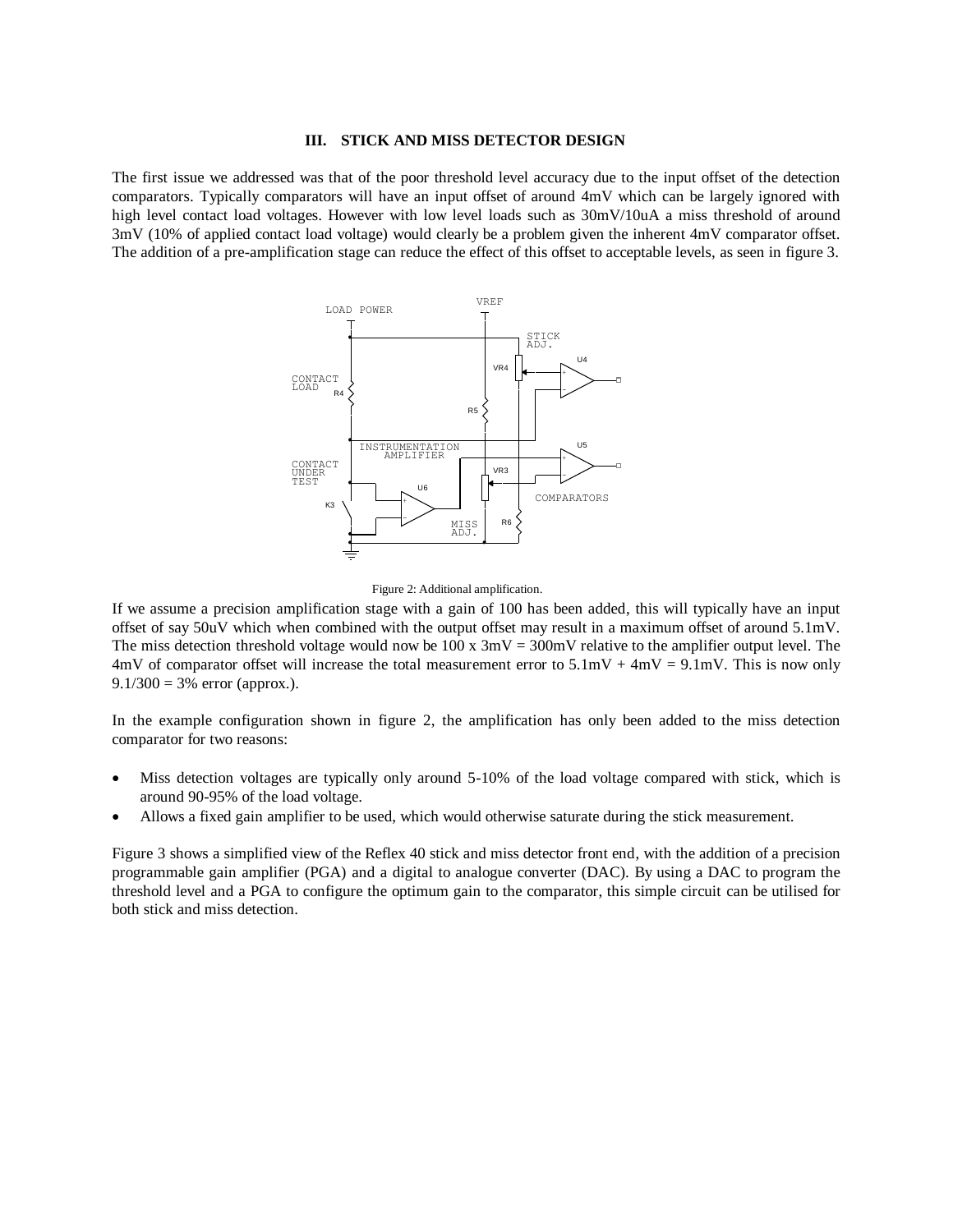

Figure 3: Simplified Reflex40 stick and miss detector

External voltage protection circuitry can be added if required to prevent damage to the measurement or contact load circuitry in the event of a short between the coil and contact pins (as seen in figure 4). A clamp voltage sense monitor signal provides an over voltage flag which can be used by the control logic to disable the coil power supply under fault conditions.



Figure 4: The Reflex 40 device contact interface

A key requirement of the system was to dispense with the need for an external frequency generator to control the cycle rate and duty cycle of the relay coil switching, thereby reducing the size and cost of the system. For low cycle rates of a few Hertz the system timing could be controlled by the host PC. However with more complex configurations with each stick and miss module running autonomously this would put a heavy burden on the host PC. By employing the latest low cost FPGA technology the timing could be moved from the PC into the Reflex 40 hardware. This vastly reduced the burden on the PC allowing it to act as a data collection and display tool. The benefits of this change are to improve the responsiveness of the PC since the system software no longer puts such heavy timing demands on the multi-tasking Windows operating system. This also allows us to extend the operating cycle rate to several kilo Hertz which would encompass reed and MEMS testing.

The FPGA also eliminates the need for manual data-logging of stick and miss failures and elapsed cycle counts as all the counters are now implemented within the FPGA fabric, allowing the host PC to interrogate all counter values in real time and automatically perform the necessary data-logging. This not only eradicates any human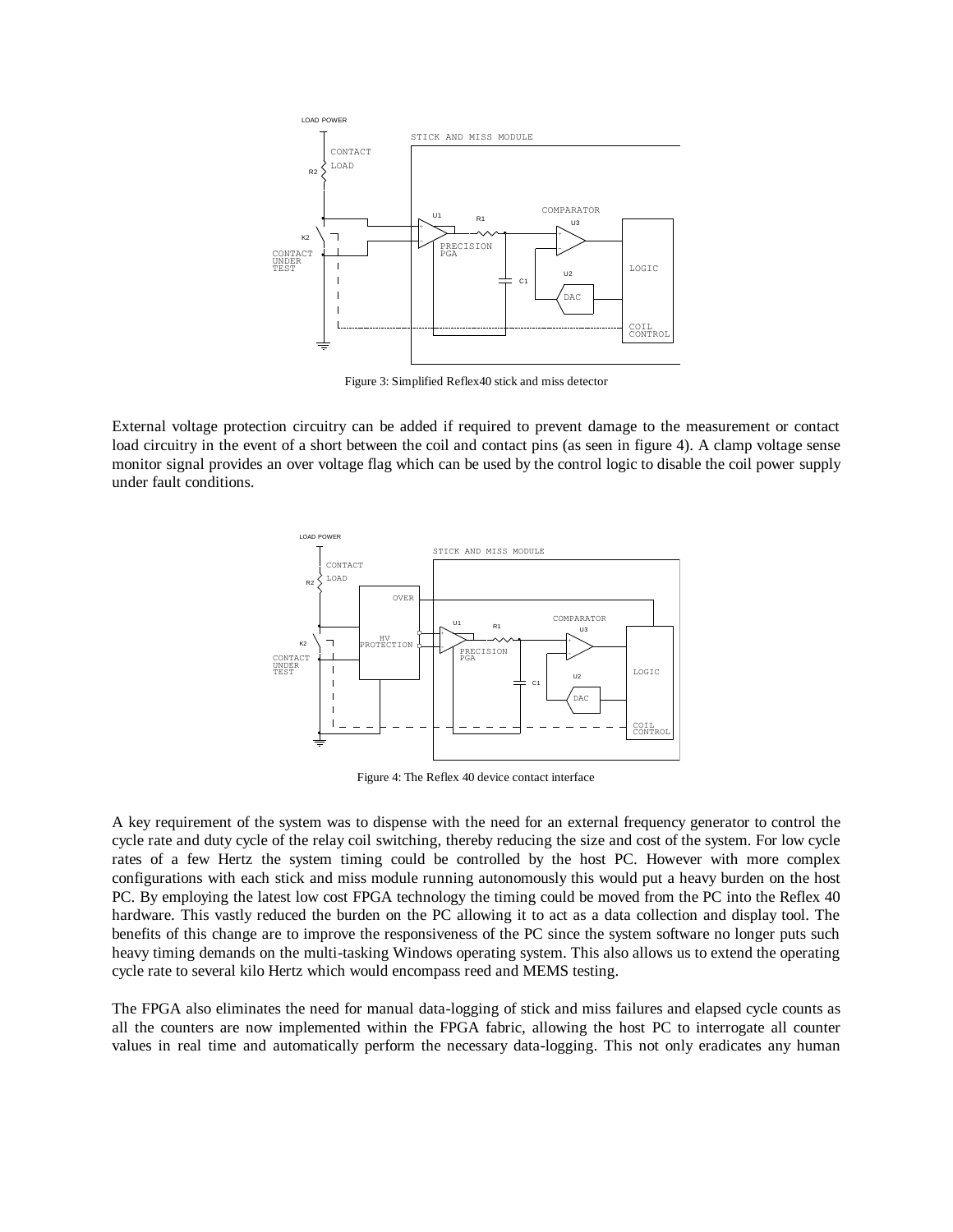data-logging errors, but also reduces labour costs. Counter sizes are only limited by the overall FPGA architecture and the designer"s hardware description language (VHDL) implementation. In today"s market FPGA devices are readily available as multi-million gate resources, so counter sizes are no longer a stumbling block within this application.

#### **IV. PULL-IN AND DROP-OUT TESTING**

A typical requirement for a stick and miss test system is that it should also be able to perform pull-in and drop-out measurements [2], since these are often required as part of the relay screening process [1]. A ramping voltage is applied to the device coils whilst monitoring the contacts. When all devices have been operated or a programmed voltage limit has been reached, the coil voltage is then ramped back down again looking for a change in contact state, so that both operate and release voltages for each device can be determined.

This testing requires an accurate coil voltage to be applied across the device contacts so that operate and release voltages can be correctly deduced. A full four terminal Kelvin connection should be made as close to the device coil pins as is practical. However when performing stick and miss testing the Kelvin connection must be made upstream of the coil switch since the four terminal connection should be made at all times to prevent unwanted power supply transients being generated. It was necessary therefore to ensure that the Reflex 40 included a coil switching matrix, allowing the Kelvin connection to be moved as required depending upon whether the system is performing stick and miss or pull-in and drop-out testing.

#### **V. COIL SWITCHING**

In certain life test applications [3] it may be necessary for the device relay coil to be switched asynchronously with the power supply for ac loads. Although programmable power supplies usually feature an output switch, we cannot use this feature since they are invariably mechanical and would therefore be a reliability issue.

A simple transistor or FET switch can be used for switching DC coils when placed in series with the coil power supply output terminals. Normally AC coil switching can be achieved by using mercury wetted relays. This is no longer a long term solution due to the increasing pressures to eliminate hazardous chemicals since the introduction of RoHS directive. Use of SCR or TRIAC based solid state relays (SSR) relays are not suitable due to the zero crossing switching behaviour of these devices. Even the so called random SSR are only "random" when switching on, the switches turn off at the zero voltage crossing.

PhotoMOS relays are available with high voltage - low/medium current or low voltage high current AC switching elements but they have relatively slow turn on and turn off times, typically of a few milliseconds. These limitations meant that they were not well suited to a general purpose solution capable of high switching speeds.

Applied Relay Testing already produced a high speed DC switching element, with switching times in the order of 1 us, designed for general purpose coil and load switching within the Reflex 51 and Reflex 80 test systems. This uses a parallel configuration of an optically isolated MOSFET switches. The internal body diode inherent in MOSFET switches would preclude this type of switch from being used to switch an AC coil voltage. Figure 5 shows a simplified schematic of the DC switching element.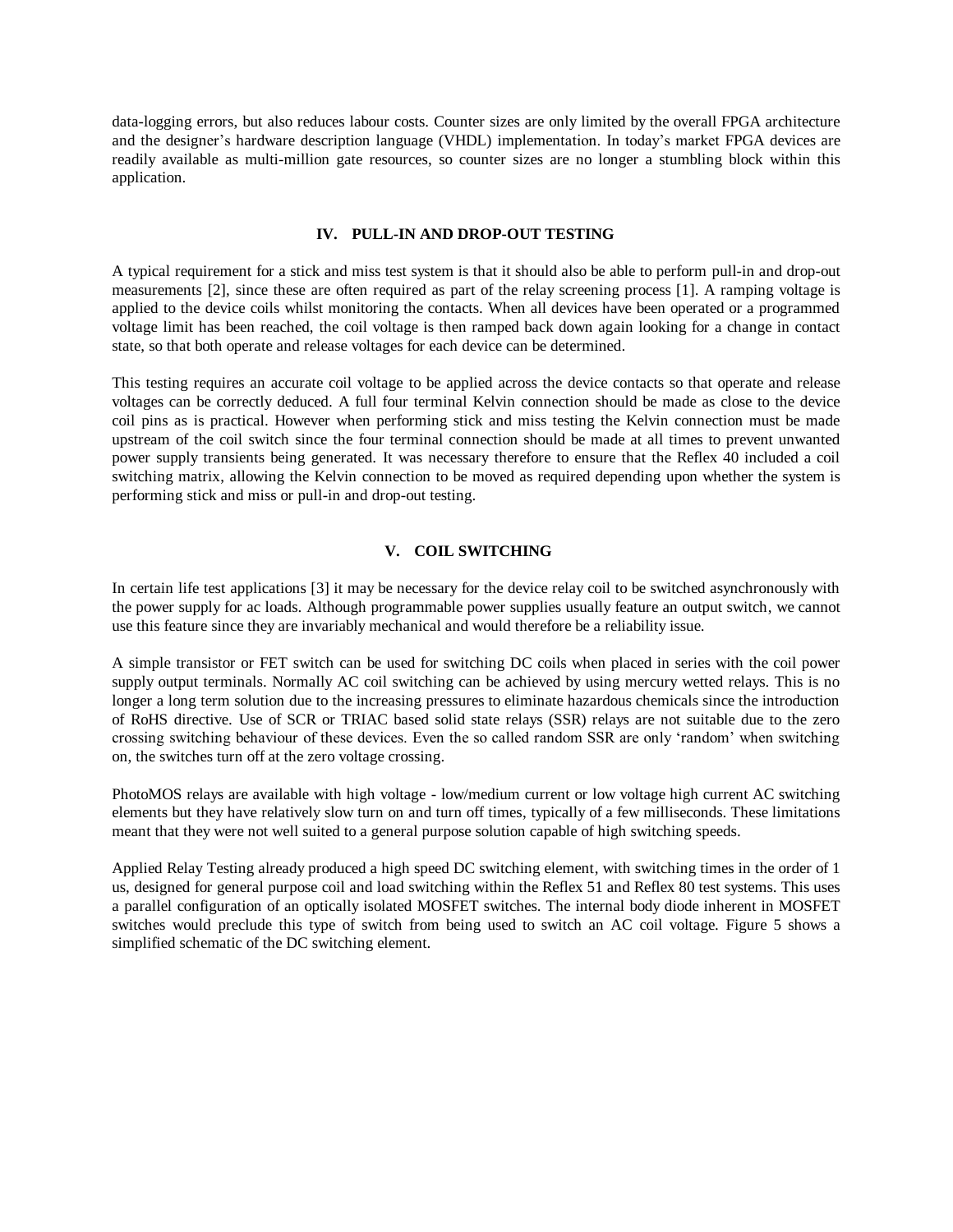

Figure 5: Simplified DC switch schematic

Using the architecture found in AC PhotoMOS relays, the solution to an AC switch can be achieved by placing two DC switching elements back to back as shown in figure 6.



Figure 6: Simplified AC switch schematic

The resulting switch module provides a fast and truly random switch suitable for asynchronous AC switching. By changing the MOSFET output stage a wide variety of voltage and current options can be easily created to suit a particular application. Additional output protection components have been included (not shown) to prevent damage from over voltage spikes which may occur when switching inductive loads such as relay coils etc.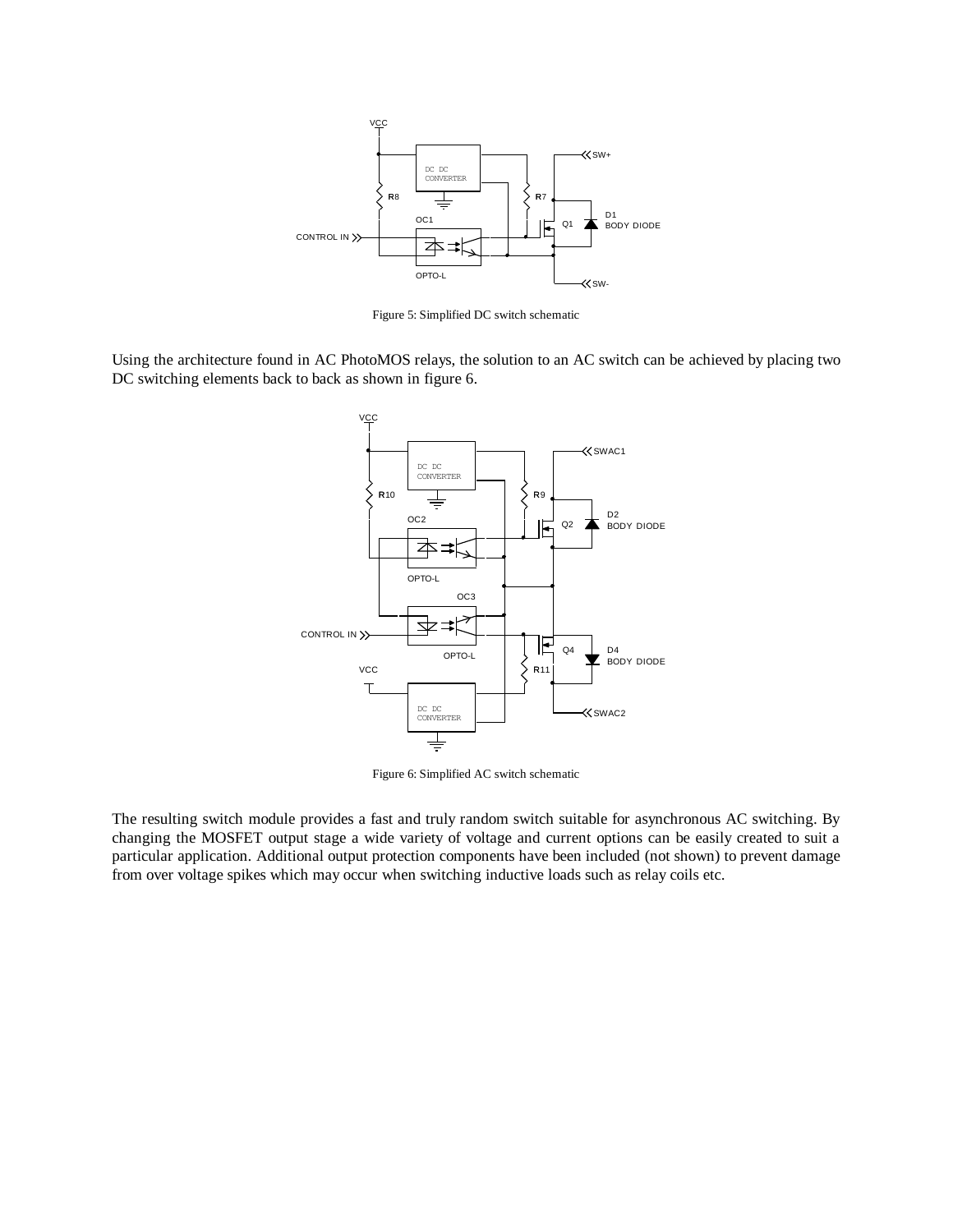#### **VI. THE REFLEX 40**

Figure 7 shows a photograph of the Reflex 40 stick and miss test system. The unit is split into two sections, the upper section houses the load and measurement modules and the lower section the coil switching matrix and system power supply.



Figure 7: Reflex 40 Stick and Miss Test System

Up to eight 16 channel stick and miss measurement modules can be installed in the system enabling the user to test up to 128 contact channels for both stick and miss. Optional load cards provide software controlled selection of the contact loads suitable for use with load currents in the 10uA – 100mA range. In order to reduce errors due to thermal EMF offsets it was decided that the low level load would not be switched, instead the low level load is always in circuit thereby eliminating the need for load switching relays designed specifically for low thermal EMF applications. This simplification has allowed the load card to be designed with 32 channels and 4 load options per channel. The airflow is ducted air to ensure that there is adequate cooling maintained when the high level loads are selected.

#### **VII. SOFTWARE CONTROL**

The major features of the software implementation are:

- Provides testing for contact Stick and Miss faults and Operate and Release voltages (Pull-in and Drop-out voltage) on non-latching and latching relays of any contact construction.
- Operate and Release voltage can be tested at any number of specified intervals during the Stick and Miss test run, making it possible to see the actual trend of wear-out mechanisms during life.
- Operate and release voltage results are "by contact" as well as "by device" making it possible to provide engineering feedback on contact matching.
- A simple "Microsoft Outlook-style" interface provides access to the major program features.
- A clear, customisable operator interface screen showing the current status of the test, including each device and contact.
- "Operator", "Supervisor" and "Administrator" user levels and passwords to control access to each feature.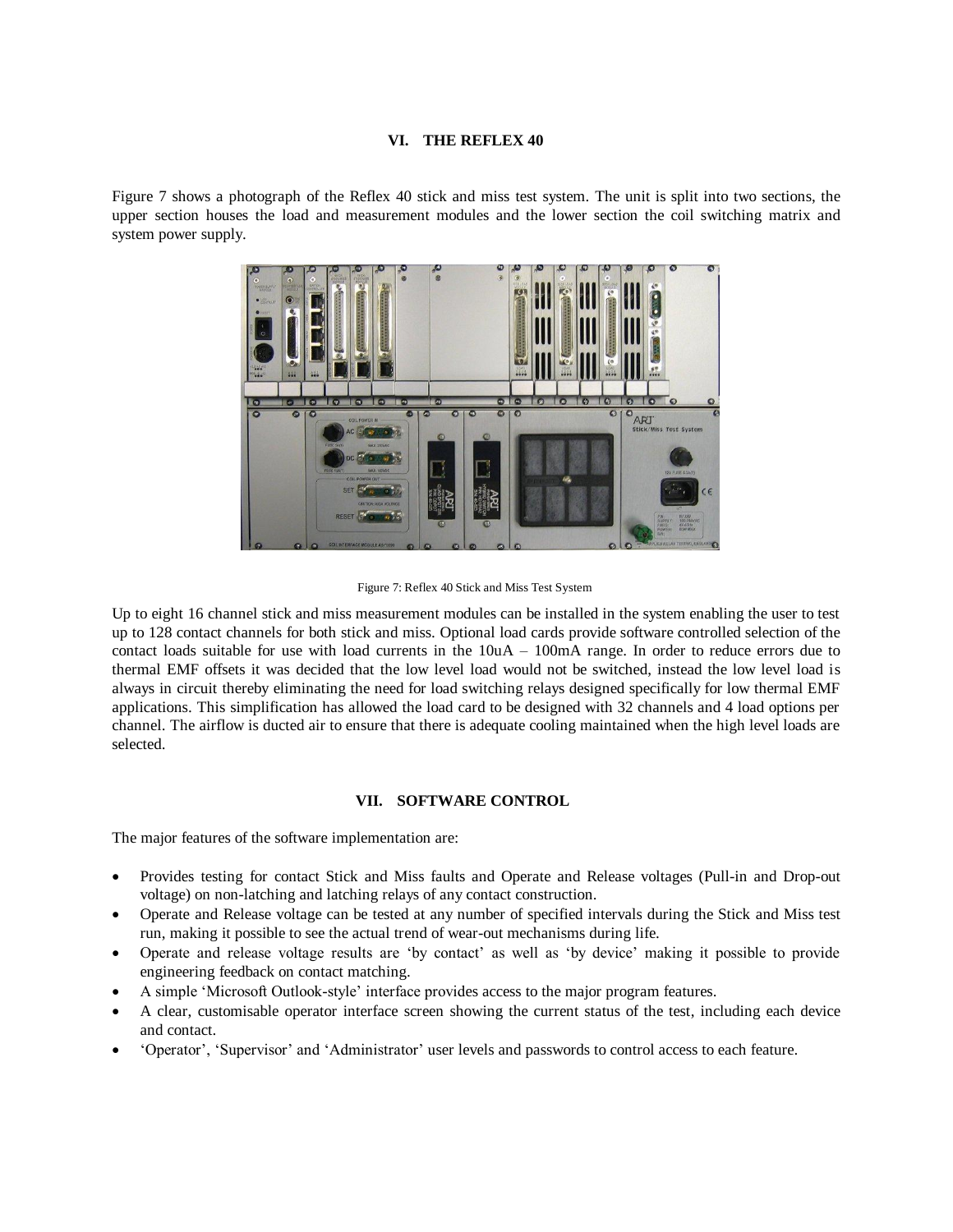- A WYSIWYG fixture editor that permits the operator to quickly assign part numbers to devices for traceability.
- 'Batch' execution of multiple tests to permit long periods of unattended operation.
- A built-in report generator producing Microsoft-Word compatible report documents.
- A built-in log record of all user activity, test actions and system errors providing full machine traceability.
- Built-in hardware self-test and calibration functions and traceability.
- A machine and operator utilisation log.
- An architecture that is flexible to suit a wide range of numbers of hardware channels.

The Reflex 40 software is usually displaying its "Home" page as shown in Figure 8 below:

| View                                                                                                                                                                                                                                                                                                       | <b>Home</b>                                                                                                                                                                                                                                                                                                                    | 四<br><b>Offline</b>       |
|------------------------------------------------------------------------------------------------------------------------------------------------------------------------------------------------------------------------------------------------------------------------------------------------------------|--------------------------------------------------------------------------------------------------------------------------------------------------------------------------------------------------------------------------------------------------------------------------------------------------------------------------------|---------------------------|
| ଛ<br>Home                                                                                                                                                                                                                                                                                                  | <b>Cycle Count</b><br>Stick / Miss<br>Operate & Release Voltage<br>Summaries<br>140,000<br>1 to 16                                                                                                                                                                                                                             | Model<br>???              |
| $\circledcirc$<br><b>Settings</b>                                                                                                                                                                                                                                                                          | of 140000<br><b>R1.NO1</b><br><b>R2.NC1</b><br><b>R1.NC1</b><br><b>R2.NO1</b><br>R3.NO1<br>Rate 3.0 Hz<br>140,000<br>140,000<br>140,000<br>140,000<br>140,000<br>cc<br>cc<br>cc<br>cc<br>CC<br>Duty % 50.0<br>SC<br>SC<br>SC<br>SC<br>SC<br><b>MC</b><br>MC<br>MC<br>MC<br>MC                                                  | PN<br>ATP No.<br>222      |
| ×                                                                                                                                                                                                                                                                                                          | <b>R3.NC1</b><br><b>R4.NO1</b><br>R4.NC1<br>R5.NO1<br><b>R5.NC1</b><br><b>Start New</b>                                                                                                                                                                                                                                        | <b>Work Order</b>         |
| <b>Device</b>                                                                                                                                                                                                                                                                                              | 140,000<br>140,000<br>140,000<br>cc<br>cc<br>cc<br>140,000<br>cc<br>140,000<br>CC<br>SC<br><b>SC</b><br>SC<br>SC<br><sub>SC</sub><br>Stop<br>MC<br>MC<br>MC.<br>MC<br>MC                                                                                                                                                       | 222<br>Lot No.            |
| <b>Fixture</b>                                                                                                                                                                                                                                                                                             | <b>R8.NO1</b><br><b>R6.NO1</b><br><b>R6.NC1</b><br><b>R7.NO1</b><br>R7.NC1<br>Continue                                                                                                                                                                                                                                         | 222                       |
| posterior de la propie de la propie de la propie de la propie de la propie de la propie de la propie de la propie de la propie de la propie de la propie de la propie de la propie de la propie de la propie de la propie de l<br><b>Hardware</b><br><b>Profile</b><br>$^{\mathbb{Z}}$<br><b>Reporting</b> | 140.000<br>140,000<br>140,000<br>140,000<br>140,000<br>cc<br>cc<br>cc<br>cc<br>CC<br><b>SC</b><br>SC<br>SC<br>SC.<br>SC.<br>MC<br>MC<br><b>MC</b><br>MC<br>MC<br><b>Settings</b><br><b>R8.NC1</b><br>Load<br>140,000<br>CC<br>SC<br><b>MC</b><br>Save<br>Click or F1 for Help<br>Reset<br>All<br>Failed<br>All Avail<br>Passed | <b>Temperature</b><br>222 |
|                                                                                                                                                                                                                                                                                                            | Passed                                                                                                                                                                                                                                                                                                                         | 100%                      |
|                                                                                                                                                                                                                                                                                                            | Cycle 140,000 of 140,000<br>Interval 100 of 100<br>Cycle 1,400 of 1,400                                                                                                                                                                                                                                                        | -----<br>100%<br>100000   |
|                                                                                                                                                                                                                                                                                                            | <b>Test Program 140k</b><br><b>Hw Profile</b><br><b>Basic</b>                                                                                                                                                                                                                                                                  |                           |
| Engineering<br>Log off                                                                                                                                                                                                                                                                                     | <b>Contacts</b><br><b>Failed Stick 0</b><br><b>Failed VOp</b><br>81%<br>Op Min<br>6.00V<br><b>Rel Min</b><br>1.20V<br>0%<br>13<br>16<br><b>Failed VRel</b><br>$\bf{0}$<br>0%<br><b>Failed Miss 0</b><br>0%<br>Op Max 7.80 V<br><b>Rel Max 3.00 V</b>                                                                           | Pass                      |
| Ready                                                                                                                                                                                                                                                                                                      |                                                                                                                                                                                                                                                                                                                                |                           |

Figure 8: Reflex 40 Home Page.

Figure 8 shows the end of a 140,000 cycle test with no stick and miss failures. The display comprises of an icon panel at the left which switches the display between various "page" views. The "Home" view is designed to be an overview of the test settings and results. The page control at the centre is shown switched to its "Stick/Miss" tab which displays a view by individual contacts with each relay device shown in a specific colour. Filter buttons allow the user to switch the views between all contact results or only the contacts that have passed or failed.

The area designated for viewing contact results has been designed to expand and contract automatically with the available screen size such as to always have the full amount of actual contact data visible, thus on a suitable screen it is usual to be able to display large number of contacts at a glance without touching the mouse or keyboard.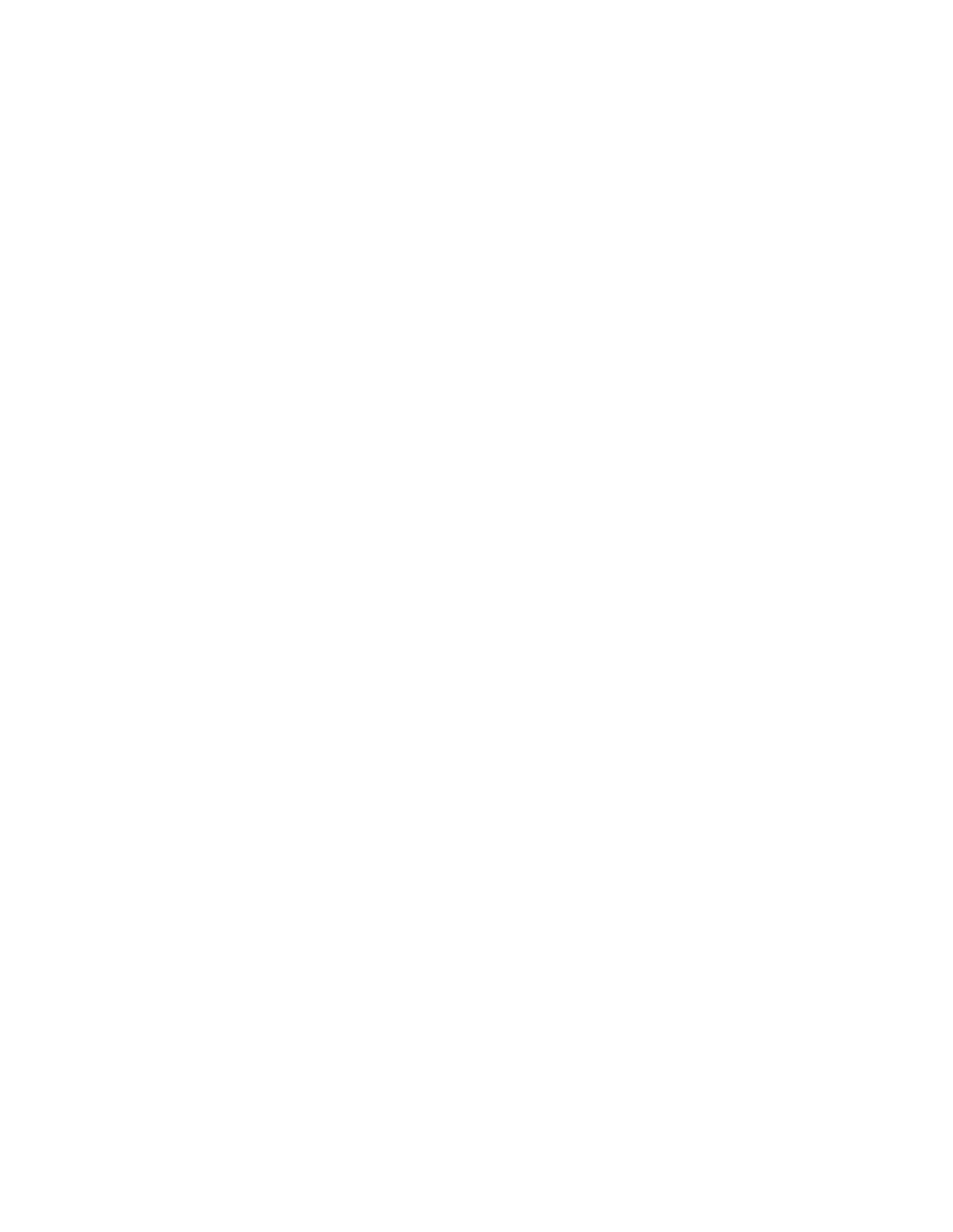There are other tabs which provide access to the operate and release voltage results and a combined "Summaries" view of all test results by device rather than contacts, as shown in figures 9 and 10 below.

| View                              | <b>Home</b>                                                                                                                                                                                                                                                                                    | <b>Offline 國會</b>        |
|-----------------------------------|------------------------------------------------------------------------------------------------------------------------------------------------------------------------------------------------------------------------------------------------------------------------------------------------|--------------------------|
| ☎<br><b>Home</b>                  | <b>Cycle Count</b><br>Stick / Miss<br>Operate & Release Voltage<br>Summaries<br>140,000<br>At 106,400 cycles<br>1 to 12<br>13 to 16<br>At 107.800 cycles<br>of 140000                                                                                                                          | Model<br>222<br>PN       |
| ۱<br><b>Settings</b>              | At 109,200 cycles<br><b>R1.NO1</b><br><b>R1.NC1</b><br><b>R2.NO1</b><br>Rate 3.0 Hz<br>At 110,600 cycles<br>At 112,000 cycles<br>7.20V<br>7.20 V ov<br>6.60 V ov<br>OV<br>Duty % 50.0<br>At 113,400 cycles<br>RV<br>3.00 V RV<br>3 00 V RV<br>3.00 V<br>At 114,800 cycles<br>At 116,200 cycles | ATP No.<br>222           |
| - 1                               | <b>Start New</b><br>At 117,600 cycles<br><b>R2.NC1</b><br><b>R3.NO1</b><br><b>R3.NC1</b><br>At 119,000 cycles<br>At 120,400 cycles                                                                                                                                                             | <b>Work Order</b><br>222 |
| <b>Device</b><br><b>Fixture</b>   | 7.20 V ov<br>6.60 V ov<br>6.00 V<br><b>OV</b><br>Stop<br>At 121,800 cycles<br>3.00 V RV<br>1.20 V RV<br>1.20V<br>RV<br>At 123,200 cycles<br>At 124,600 cycles                                                                                                                                  | Lot No.<br>222           |
| $\blacksquare$                    | Continue<br>At 126,000 cycles<br><b>R4.NO1</b><br><b>R4.NC1</b><br><b>R5.NO1</b><br>At 127,400 cycles<br>At 128,800 cycles                                                                                                                                                                     | <b>Temperature</b>       |
| <b>Hardware</b><br><b>Profile</b> | 7.20V<br>6.60 V ov<br>6.60 V ov<br>OV<br>At 130,200 cycles<br><b>Settings</b><br>1.20 V RV<br>1 20 V RV<br>240V<br>At 131,600 cycles<br><b>RV</b><br>At 133,000 cycles                                                                                                                         | 222                      |
| $^{\prime\prime}$                 | At 134,400 cycles<br>Load<br><b>R6.NO1</b><br><b>R6.NC1</b><br>At 135,800 cycles<br><b>R5.NC1</b><br>At 137,200 cycles<br>7.20V<br>7.20 V ov<br>At 138,600 cycles<br>OV                                                                                                                        |                          |
| <b>Reporting</b>                  | 7.20 V ov<br>Save<br>After Test<br>240 V<br>RV<br>2 40 V RV<br>2 40 V RV<br>Click or F1 for Help                                                                                                                                                                                               |                          |
|                                   | Reset<br>All<br>Failed<br>All Avail<br>Passed                                                                                                                                                                                                                                                  |                          |
|                                   | Passed                                                                                                                                                                                                                                                                                         |                          |
|                                   | Cycle 140,000 of 140,000<br>Interval 100 of 100<br>Cycle 1.400 of 1.400                                                                                                                                                                                                                        | 100%<br>100%<br>-----    |
|                                   | <b>Test Program 140k</b><br><b>Hw Profile</b><br><b>Basic</b>                                                                                                                                                                                                                                  |                          |
| Engineering<br>Log off            | <b>Contacts</b><br><b>Failed VOp</b><br>81%<br>6.00V<br>Rel Min 1.20 V<br><b>Failed Stick 0</b><br>13<br><b>Op Min</b><br>0%<br>16<br><b>Failed VRel</b><br>$\mathbf{a}$<br>0%<br>Op Max 7.80 V<br><b>Rel Max 3.00 V</b><br><b>Failed Miss 0</b><br>0%                                         | Pass                     |
| Ready                             |                                                                                                                                                                                                                                                                                                |                          |

Figure 9: Operate and Release Voltage Results



Figure 10: Combined Results Summaries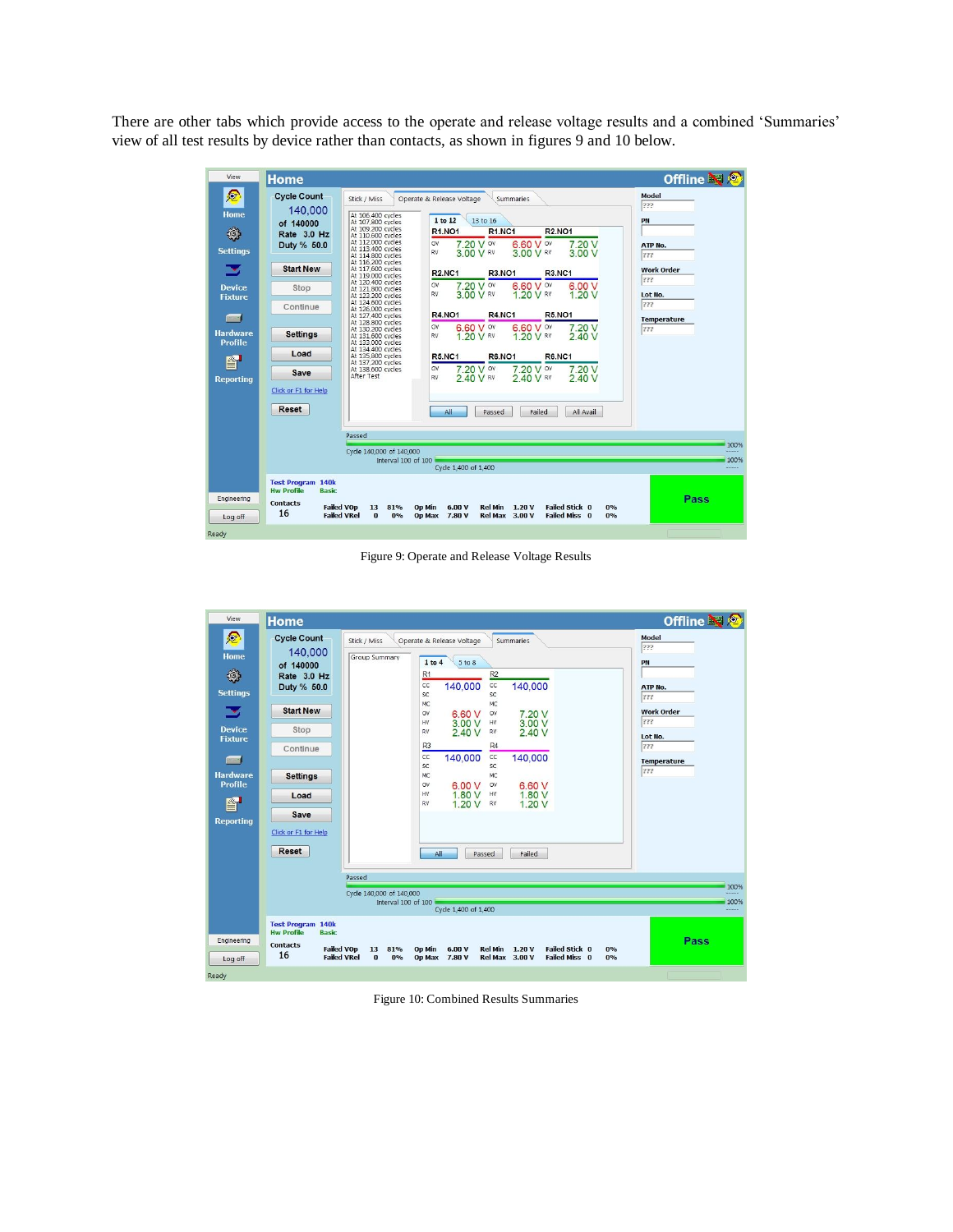A typical test run comprises of a specified number of stick and miss test cycles (140,000 in the example above) split into a number of programmable test 'intervals' (100 intervals in the example above). If an operate and release voltage test is specified then at each of these intervals the system will pause it"s stick and miss testing and enter a short test phase to measure the operate and release voltages of all contacts. The result data is recorded and the stick and miss testing resumes. This process is repeated for each of the intervals until the test is completed (or until specified failure criteria are met such as 'stop on stick failure' etc).

At the end of the test (or during a test pause if required) the user can produce a test report. An example of such a report is shown in Figure 11.



Figure 11: Example Test Report

The report shows the full detail of the overall test settings, the stick and miss counts and the operate and release voltage results with any failures specifically highlighted. For further flexibility in distribution and printing, the report is produced directly in a Microsoft Word format. A further useful feature is that for working with reports and developing test programs, the Reflex 40 software can run in an off-line mode on any PC to load and save test programs and produce reports as required.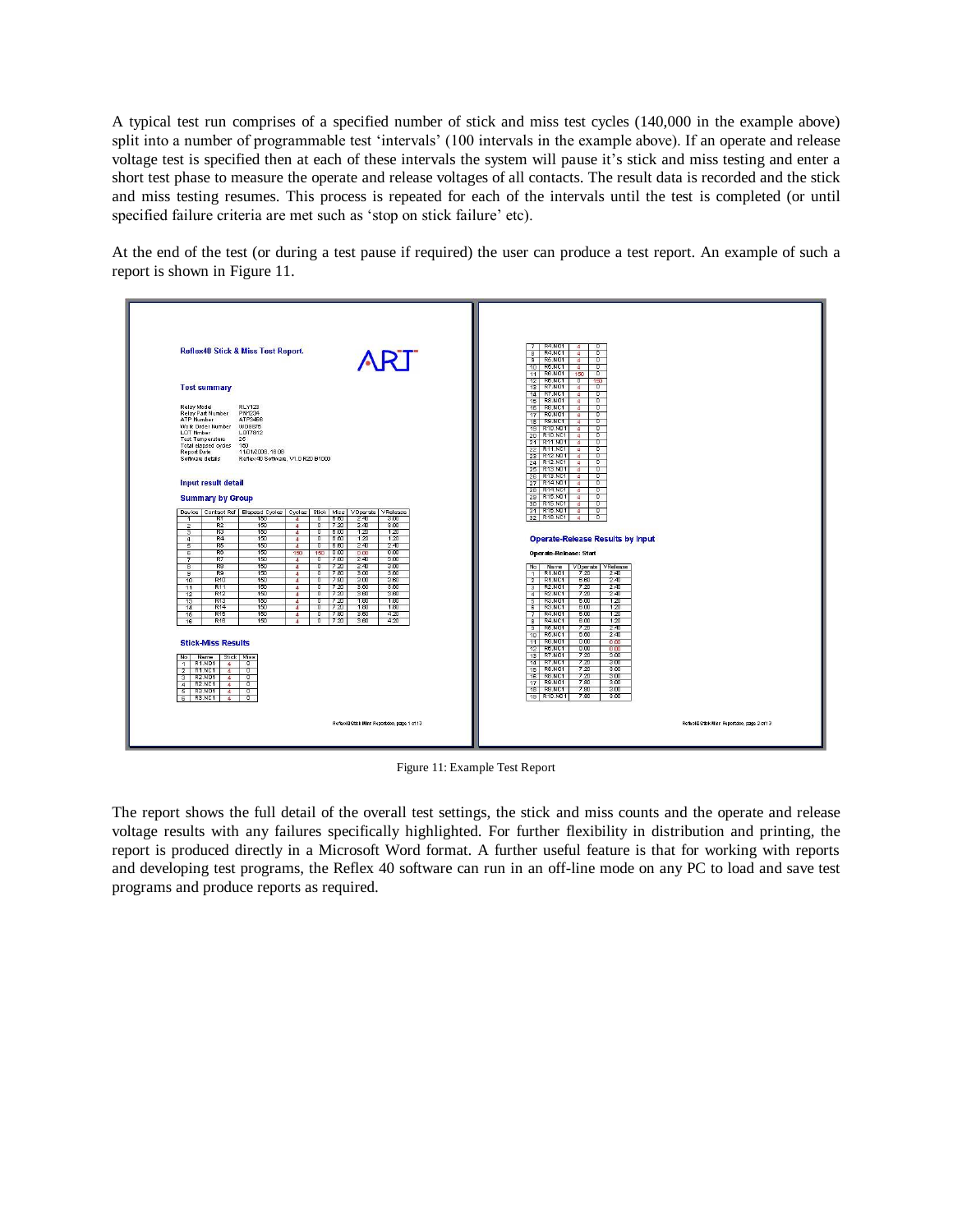To make the machines use as straightforward as possible the operator loads a pre-written test program that specifies all of the electrical parameters and interval settings, but often has to manually enter individual serial numbers for each device. To make this as easy as possible a graphical 'fixture editor' has been provided as shown in figure 12 below.



Figure 12: Graphical Fixture Editor

This fixture editor is customisable to show a photograph of the real test fixture layout but has edit controls (the white boxes) overlaid upon it to allow the operator to type in the actual device serial number for that position. This technique helps to reduce possible errors in mismatching a serial number and device. Since the system is contactbased by test channel, the software is able to allow very flexible device constructions from a simple Form-A single contact through to devices with many tens of contacts if required.

The fixture editor also supports running multiple tests in "batch mode" using multiple fixture layouts and serial number groups. During this mode, the end of a stick and miss test 'fires' a programmable software 'event' that can be used to re-configure external hardware, for example to select another fixture. The software then automatically initiates the start of another test. The process repeats for as many fixture layouts as are specified. This technique dramatically increases the productivity of such a system with unattended operation possible for very long periods.

To support this operation and to provide full traceability of user and test events, a detail log file record and viewer is built into the Reflex 40 software. This log records detailed information about all aspects of the system including hardware status, user logs and any errors.

Hardware control is provided by a "hardware profile" which maps operations such as power supply control on to generic test program "events". This makes it possible to tolerate a range of hardware implementations depending on the required application and device fixturing.